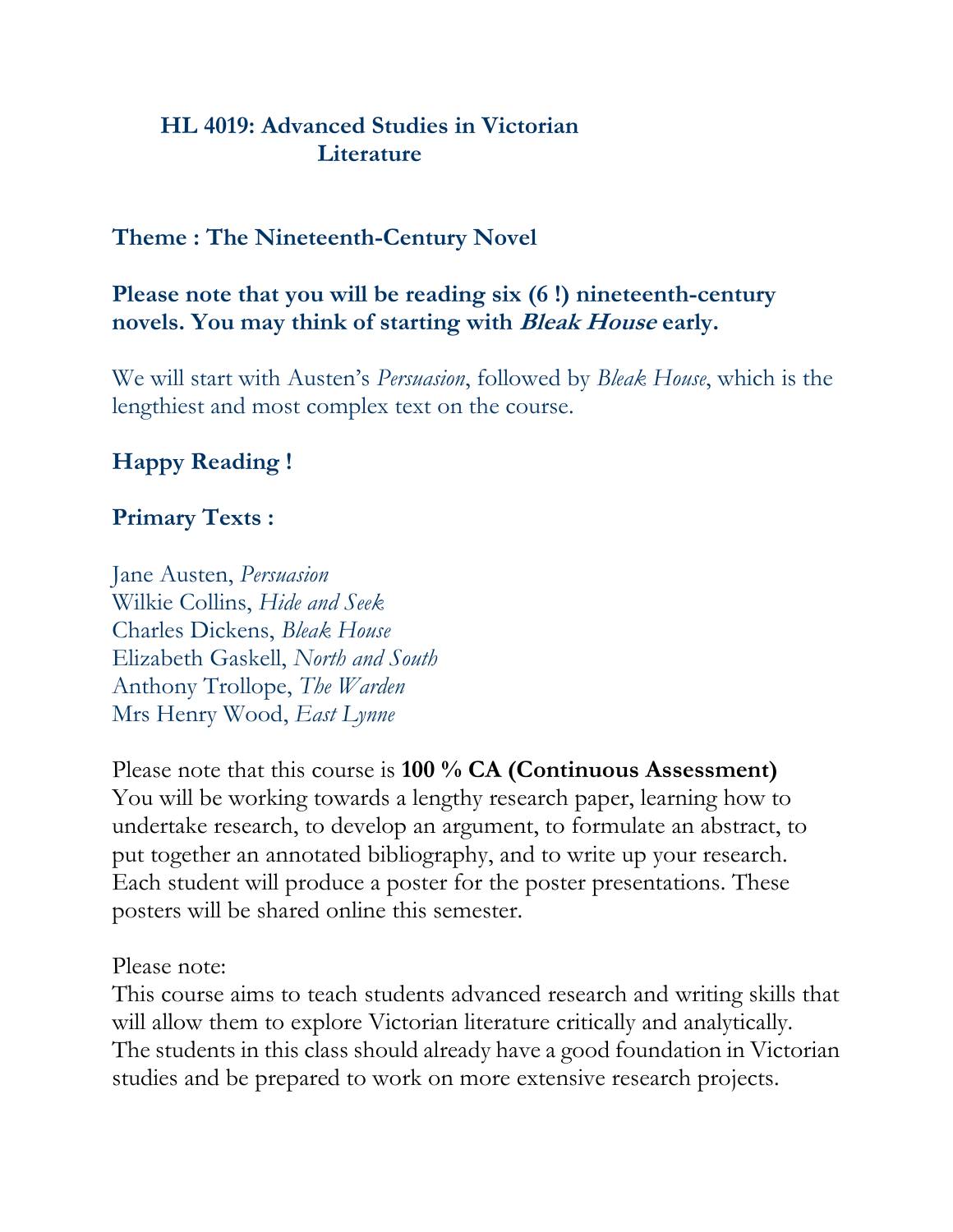# **Approximate Breakdown:**

# **Lengthy Research Paper, including Abstract 50%:**

This is a research project on which you will be working throughout the semester. You will choose a topic based on our core primary texts and develop your own argument.

This component also includes participation during the abstract workshop.

# **Annotated Bibliography 20%:**

Putting together an annotated bibliography will help you practice conducting research, sorting the material, and extracting what is relevant to a specific research project. You will be compiling an annotated bibliography for a specific research project in Victorian studies. You will need to decide what the relevant primary and secondary materials are, locate and read them, and learn to summarise both what these works' main arguments and their significance for the specific research project are. Simultaneously, this task will require you to use a style manual correctly and consistently. The subsequent assessments build on these research skills.

## **Poster 20%:**

You will present your research topic in an engaging manner on a poster.

## **Class Participation through contributions to the Discussion Forum in NTU Learn 10%:**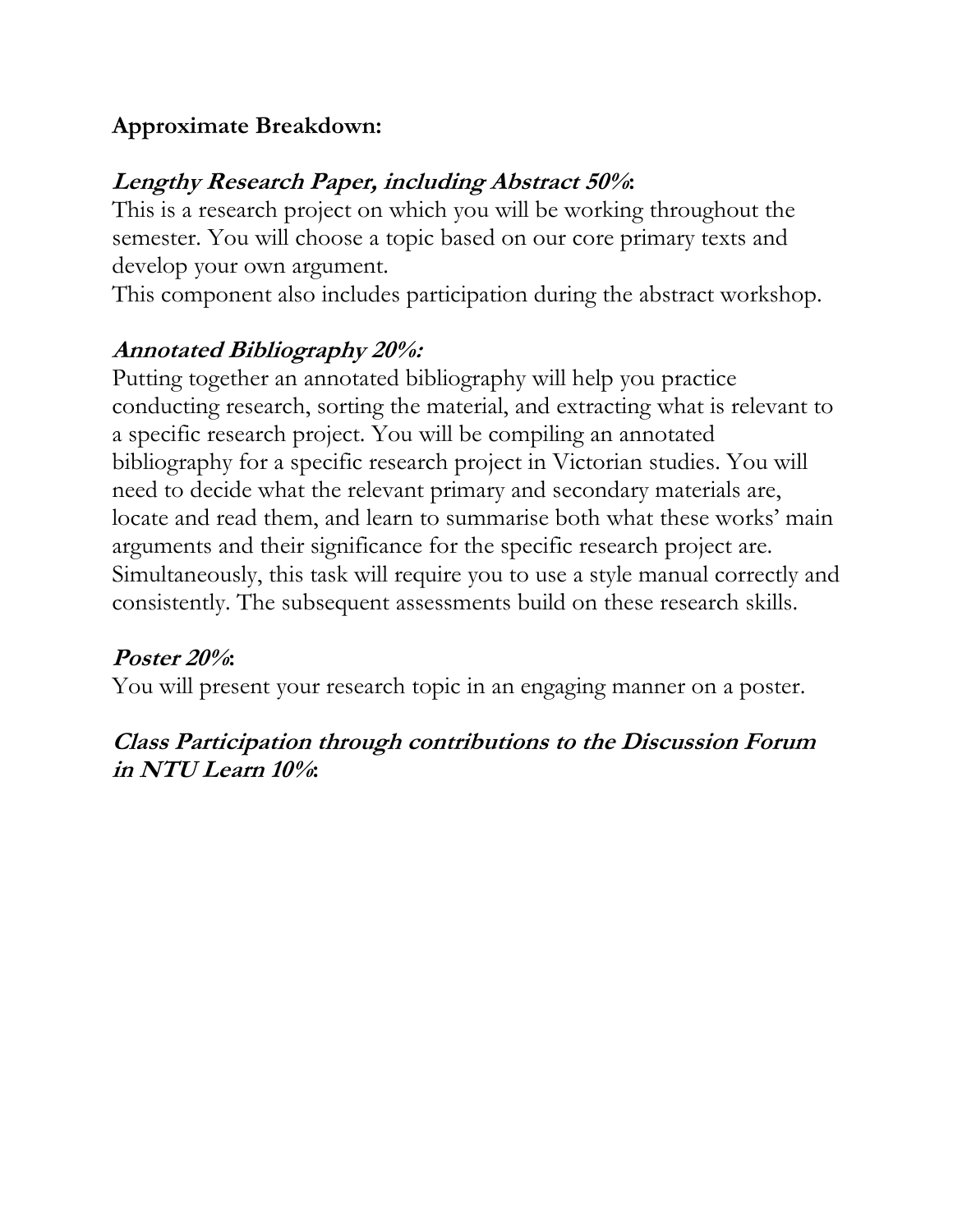| Week No.                    | <b>Topics</b>                                                | <b>Readings</b>                  |
|-----------------------------|--------------------------------------------------------------|----------------------------------|
| 13 August                   | <b>Introduction: The Nineteenth-</b><br><b>Century Novel</b> |                                  |
| 20 August                   | <b>The Long Nineteenth Century</b>                           | <b>Persuasion</b>                |
| 27 August                   | The Big Victorian Novel                                      | <b>Bleak House</b>               |
| $\overline{3}$<br>September | <b>Experiments with Narrative</b><br><b>Situation I</b>      | <b>Bleak House</b>               |
|                             | *How to write an Abstract                                    |                                  |
| 10                          | <b>The Realism Wars</b>                                      | The Warden                       |
| September                   |                                                              |                                  |
| 17<br>September             | <b>Industrial and Social-Problems</b><br><b>Fiction</b>      | <b>North</b> and<br><b>South</b> |
| 24<br>September             | <b>Sensation Fiction I</b>                                   | <b>Hide and Seek</b>             |
| 1 October                   | <b>Recess</b>                                                |                                  |
| 8 October                   | <b>Abstract Workshop</b>                                     |                                  |
|                             | * Abstract Drafts Due                                        |                                  |
|                             | *How to compose an Annotated<br><b>Bibliography</b>          |                                  |
| 15 October                  | <b>Poster Presentations</b>                                  |                                  |
| 22 October                  | <b>Poster Presentations</b>                                  |                                  |
| 29 October                  | <b>Sensation Fiction II</b>                                  | <b>East Lynne</b>                |
|                             | *Final Abstracts are due                                     |                                  |
|                             | *Annotated Bibliography is due                               |                                  |